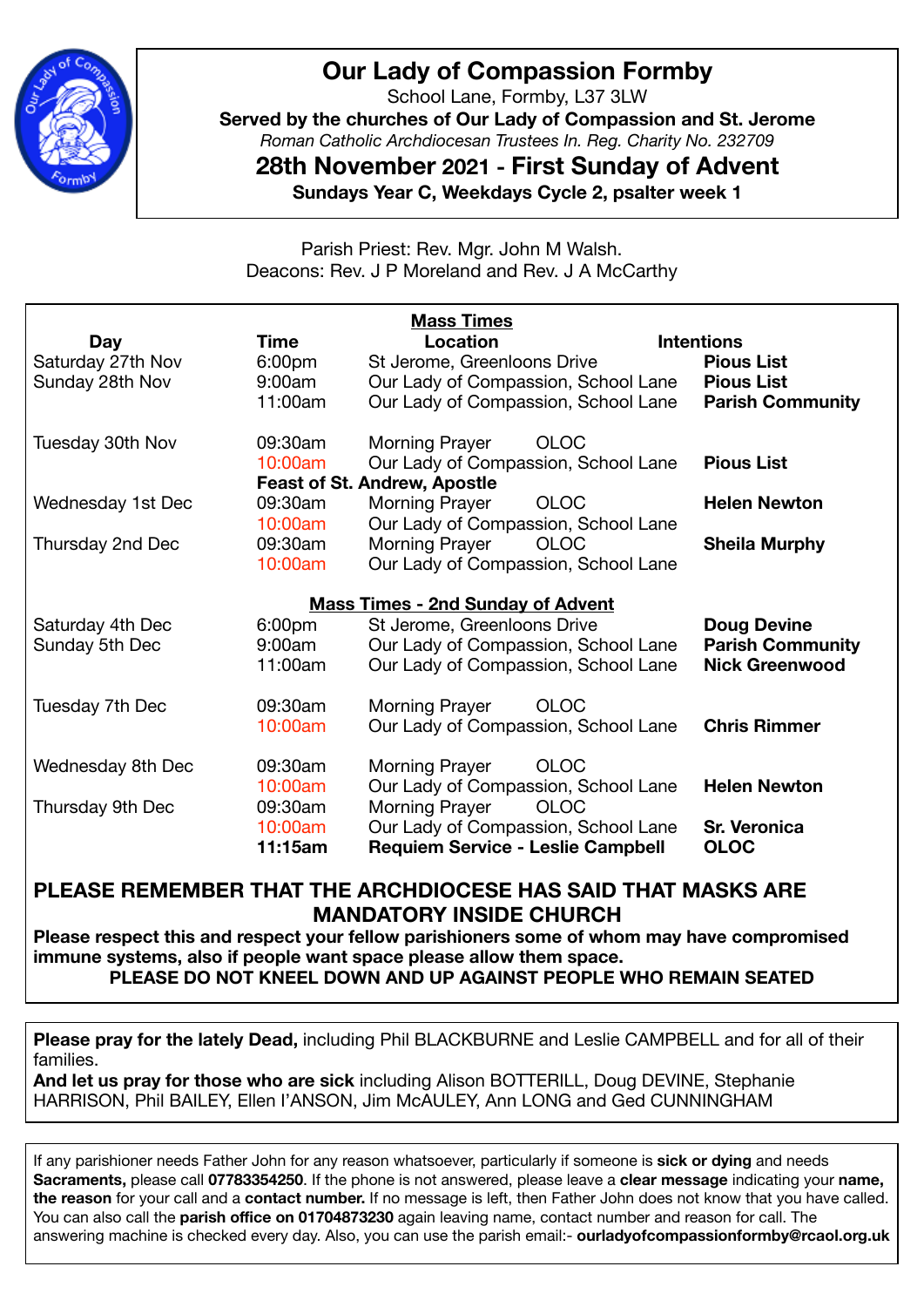**Thoughts of Pope Francis:-** Love rejoices in seeing others grow and suffers when others are anguished, lonely, sick, homeless, despised or in need. Love makes the heart leap; it brings us out of ourselves and creates bonds of sharing and communion.

 Loving actions change history: even the ones that are small, hidden, every day. For God guides history through the humble courage of those who pray, love, and forgive. 

**Baptisms:** Roman Carter KELLY became one with Christ and Christ one with him through baptism this week. We welcome him to our church and I ask that you pray for him and his family.

## **PARISH NOTICES**

**Confirmations:-** Congratulations to the following young members of our parish community who received the Sacrament of Confirmation in the deanery celebration at St Helen's church in Crosby on Thursday evening.

Olivia HAMILL, Phoebe BRERETON, James FOSTER, Amelie MOWATT, Ellie GREENWOOD, Molly ANDERSON, Siena WRIGHT, Faye MANGAN and Olivia MAHER.

**Pastoral Plan:** On this 1st weekend of Advent, the beginning of a new Church year, we are delighted to be able to receive the pastoral plan. As the Archbishop has said: "This is to chart the way forward for the archdiocese in the years to come." The Plan will be available online at [https://liverpoolpastoralplan.org.uk/o](https://liverpoolpastoralplan.org.uk/)r you can arrange to purchase it from Pauline Books and Media, 84 Church Street, Liverpool at a cost of £2 per copy.

There is a summary document for you at Mass this weekend and a postcard for you to take home containing some of the key words from the plan and details of how to access the pastoral plan online.

To find out more, you are welcome to any of these open meetings:

- Saturday 4th Dec 11.00am 12.30pm in St Mary's Church, Leyland
- Tuesday 7th Dec 7.00pm 8.30pm in Holy Rosary Church, Aintree
- [Thursday 9th Dec 7.00pm 8.30pm on Zoom. The link is: https://us02web.zoom.us/j/](https://us02web.zoom.us/j/86421512557?pwd=SVd5cFhtQ0dwUFJzQjhLSlQ5VjJJQT09) [86421512557?pwd=SVd5cFhtQ0dwUFJzQjhLSlQ5VjJJQT09](https://us02web.zoom.us/j/86421512557?pwd=SVd5cFhtQ0dwUFJzQjhLSlQ5VjJJQT09) . Meeting ID: 864 2151 2557 Passcode: 132667

**Churches Together:- Formby Village Nativity** is back this year on Saturday 11th December at 11 a.m. at Formby Pool Gardens. It is fun and interactive and suitable for all ages. Children are welcome to dress in nativity costumes. Head dresses will be provided.

**Churches Together in the Merseyside Region (CTMR):-** brings together a gathering of young adults over 18 with different experiences from right across our traditions. They have invited their [Church Leaders](https://ctmr.org.uk/Groups/341580/Church_Leaders.aspx) and would be delighted to welcome other young adults to this open forum.

When: Monday 13th December, 6:30 – 8:30pm

Where: Liverpool ONE, Quaker Meeting House, 22 School Lane, L1 3BT Programme includes: refreshments, music, reflections, conversation among allTo take part in the event: please contact Elisabeth at the CTMR office Tel: 07394 075 951 (WhatsApp is fine) or email offi[ce@ctmr.org.uk](mailto:office@ctmr.org.uk)

**New Manager For The Gild Hall:-** The Archdiocese has appointed Mrs Eileen Vincent as the new full time manager of the Gild Hall. Eileen was previously the manager of SS Peter and Paul Parish Centre in Crosby. We extend a very warm welcome to Eileen and look forward to working with her for the support of our Catholic community. She will take up her post on December 1st.